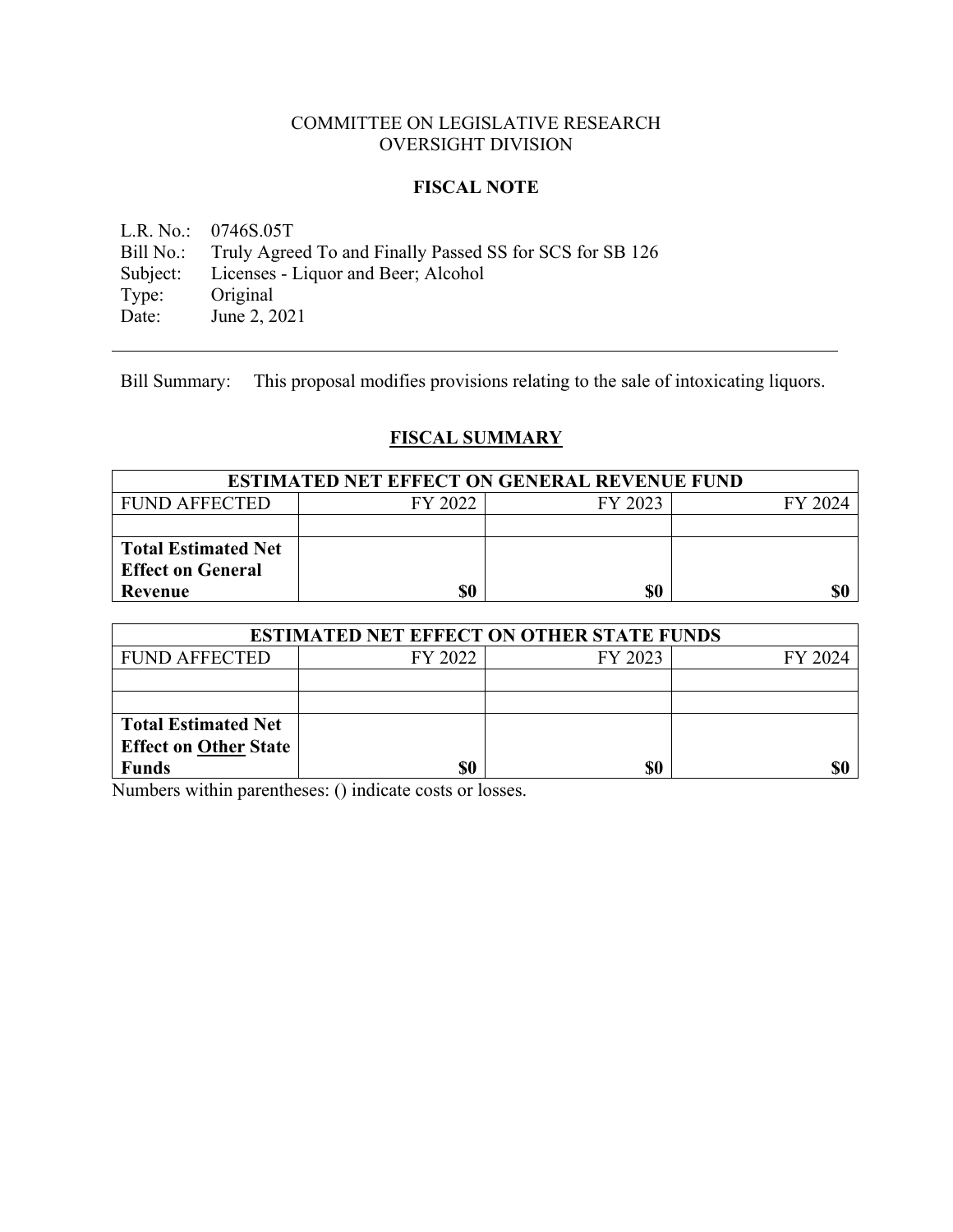L.R. No. 0746S.05T Bill No. Truly Agreed To and Finally Passed SS for SCS for SB 126 Page **2** of **5** June 2, 2021

| <b>ESTIMATED NET EFFECT ON FEDERAL FUNDS</b> |         |         |         |  |
|----------------------------------------------|---------|---------|---------|--|
| <b>FUND AFFECTED</b>                         | FY 2022 | FY 2023 | FY 2024 |  |
|                                              |         |         |         |  |
|                                              |         |         |         |  |
| <b>Total Estimated Net</b>                   |         |         |         |  |
| <b>Effect on All Federal</b>                 |         |         |         |  |
| <b>Funds</b>                                 | \$0     | \$0     | \$0     |  |

| <b>ESTIMATED NET EFFECT ON FULL TIME EQUIVALENT (FTE)</b> |         |         |         |  |
|-----------------------------------------------------------|---------|---------|---------|--|
| <b>FUND AFFECTED</b>                                      | FY 2022 | FY 2023 | FY 2024 |  |
|                                                           |         |         |         |  |
|                                                           |         |         |         |  |
| <b>Total Estimated Net</b>                                |         |         |         |  |
| <b>Effect on FTE</b>                                      |         |         |         |  |

- ☐ Estimated Net Effect (expenditures or reduced revenues) expected to exceed \$250,000 in any of the three fiscal years after implementation of the act or at full implementation of the act.
- $\Box$  Estimated Net Effect (savings or increased revenues) expected to exceed \$250,000 in any of the three fiscal years after implementation of the act or at full implementation of the act.

| <b>ESTIMATED NET EFFECT ON LOCAL FUNDS</b> |         |         |  |
|--------------------------------------------|---------|---------|--|
| <b>FUND AFFECTED</b>                       | FY 2022 | FY 2023 |  |
|                                            |         |         |  |
| <b>Local Government</b>                    | \$0     | \$0     |  |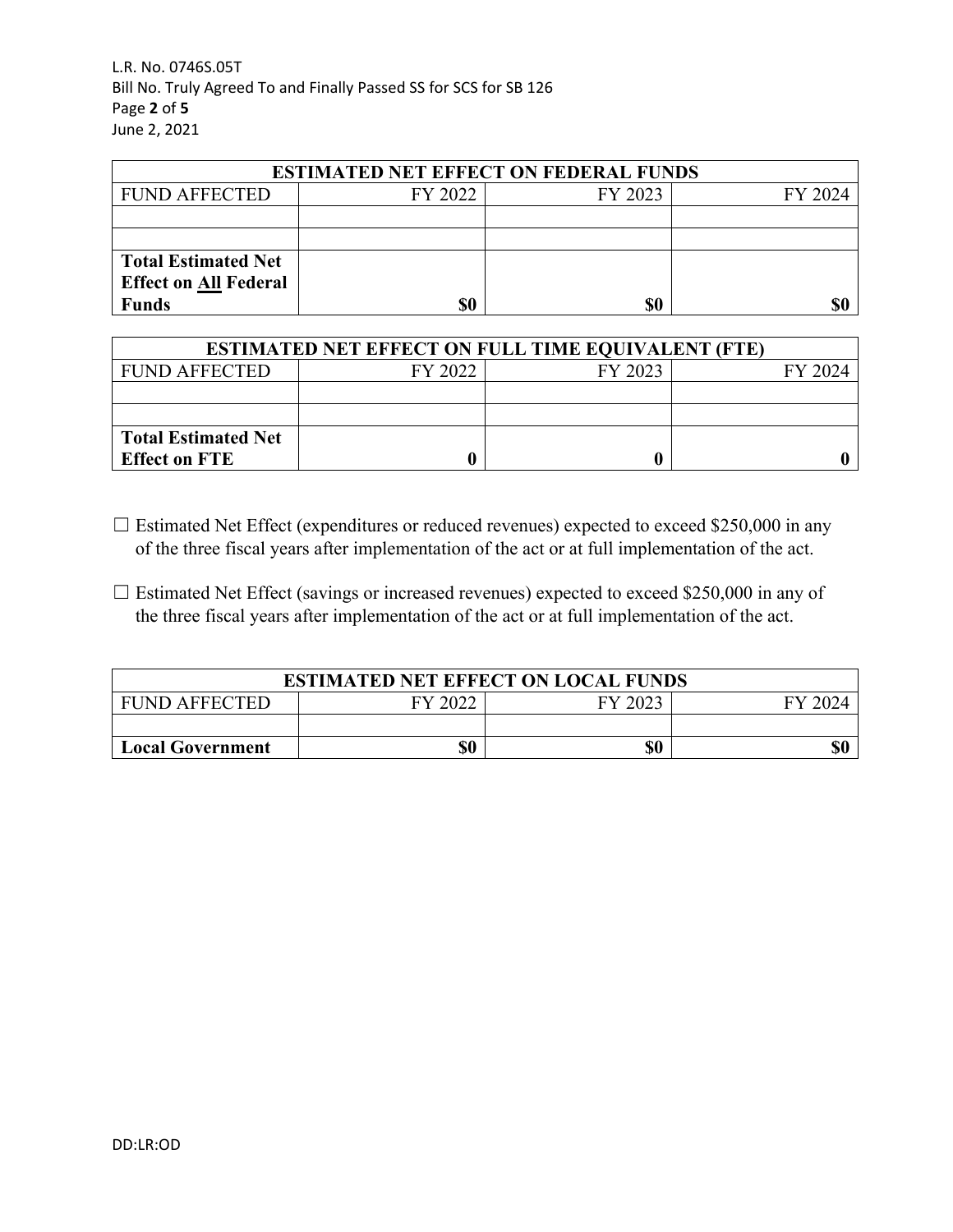L.R. No. 0746S.05T Bill No. Truly Agreed To and Finally Passed SS for SCS for SB 126 Page **3** of **5** June 2, 2021

# **FISCAL ANALYSIS**

## ASSUMPTION

#### §311.202 – Liquor sales

Officials from the **Department of Public Safety – Division of Alcohol and Tobacco Control (ATC)** state new §311.202 allows the holder of a retail by drink license to sell retailer-packaged alcohol to consumers as long as: the intoxicating liquor is in a rigid, durable, leak-proof, sealable container; the contents of the container doesn't exceed 128 ounces; the consumer orders a meal with the alcohol; the alcohol purchase does not exceed twice the number of meal servings; a dated receipt or electronic record is provided to the consumer for the meal and alcohol purchase, and the sealed container is placed in a one-time use tamperproof bag or the container is separately sealed with tamperproof tape. The container must also have a label that states "THIS BEVERAGE CONTAINS ALCOHOL" and it must be filled in compliance with Section 3- 304.17(c) of the 2009 Food and Drug Administration Food Code. Wholesalers and manufacturers are not allowed to furnish these containers to retailers.

Currently, ATC has 15 agent positions that are responsible for 16,200 primary licenses or 1 agent per 1,080 licenses. It will be extremely difficult for ATC to regulate this change, in addition to the agent's current responsibilities, and ensure compliance and a safe environment with the current agent to license ratio. ATC is asking for four (4) special agents, one (1) for each district office, to allow the division to better regulate and enforce this new section.

The National Liquor Law Enforcement Association (NLLEA) did a survey last year of agent to liquor license ratio. Of 18 states that participated, the average agent to license ratio was 1:581. Even with 4 additional agents, ATC's agent to license ratio would be 1:852, which is well over that average.

During 2020, alcohol sales have shifted from on premise to off-premise sales ([Nielsen\)](https://www.nielsen.com/us/en/insights/article/2020/rebalancing-the-covid-19-effect-on-alcohol-sales/). There seems to be a stronger association between off-premise alcohol sales and an increased rate of violence, assaults, child abuse, alcohol-attributed hospital admissions and impaired driving ([Science Direct](https://www.sciencedirect.com/science/article/abs/pii/S0001457507000048?casa_token=4vbhWtFycpYAAAAA:jHG6T35Clh152DxVK8MFay7VjA45JOKqW7PvlGDvmLzTUGuRH4DHKNI7KQYDqM7sJQAe1yo)). Increased off-premise alcohol sales also seems to have an association with increased youth access to alcohol. Compliance checks were conducted in several states as a result of complaints received regarding youth accessing alcohol through curbside services and home delivery. The compliance checks showed a high rate of non-compliance with alcohol being sold to minors ([Washington Post](https://www.washingtonpost.com/technology/2020/04/21/uber-eats-cocktails-coronavirus/)). This bill allows alcohol to be purchased with a meal to be consumed off of the licensed premises. Many of these transactions take place through curbside pickup or home delivery, which will increase the ability for minors to access alcohol if the proper age verification isn't conducted. In order for ATC to properly enforce alcohol sale to minor laws, the division will need additional agents to do so.

**Oversight** notes the ATC currently has 15 agent positions available to enforce violations that result from alcohol compliance checks. This legislation does not change the licensing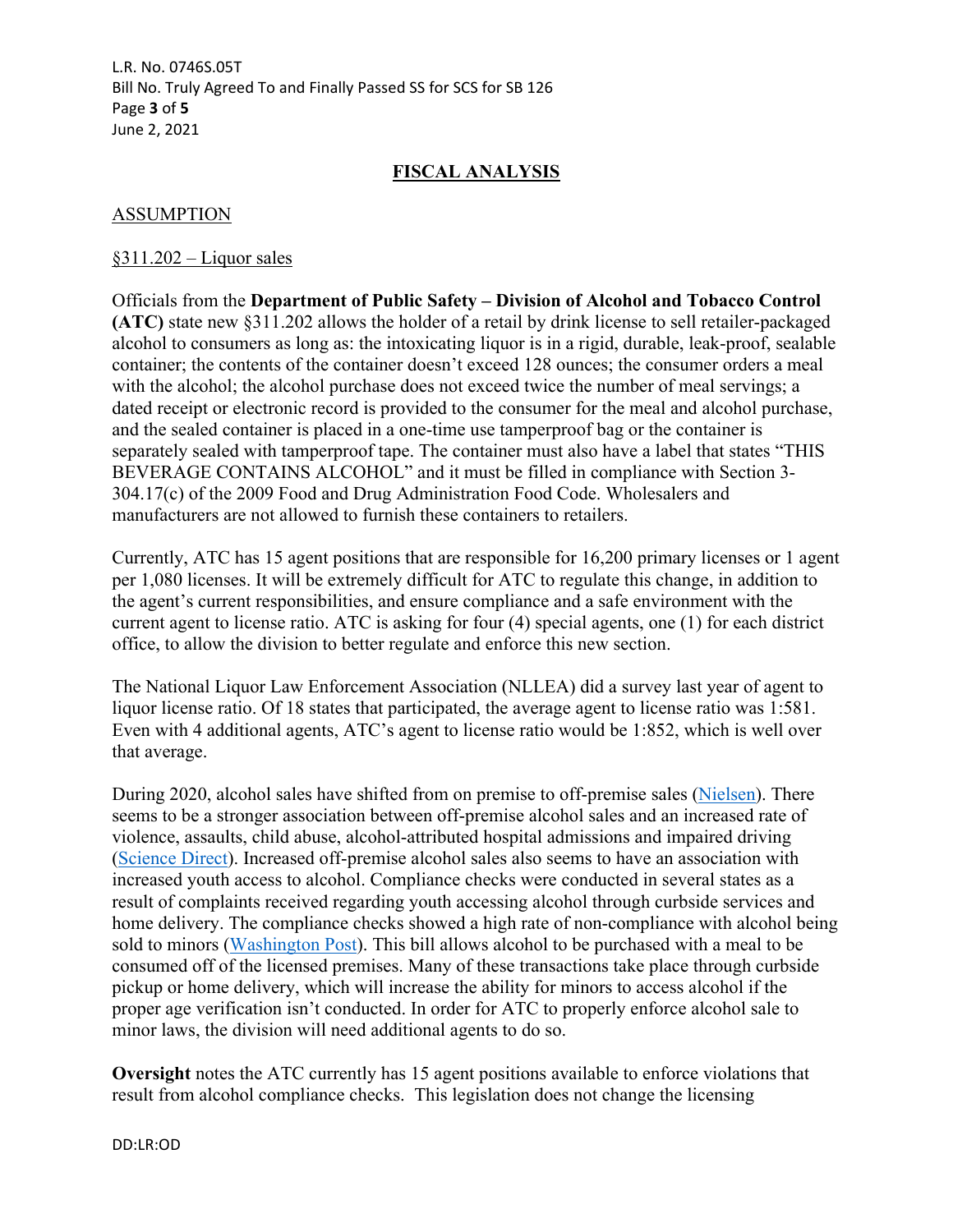L.R. No. 0746S.05T Bill No. Truly Agreed To and Finally Passed SS for SCS for SB 126 Page **4** of **5** June 2, 2021

requirements or compliance checks. Therefore, Oversight assumes the ATC can absorb the provisions from this proposal with existing personnel and resources. However, if additional duties require increased staffing, the ATC may request additional funding through the appropriations process.

#### Bill as a Whole

Officials from the **Department of Revenue**, the **City of Claycomo**, the **City of Kansas City**, the **City of Springfield**, and the **City of St. Louis** each assume the proposal will have no fiscal impact on their respective organizations.

In response to a previous version, officials from the **City of Corder** assumed the proposal will have no fiscal impact on their organization.

**Oversight** does not have any information to the contrary. Therefore, Oversight will reflect a zero impact in the fiscal note for these agencies.

**Oversight** only reflects the responses that we have received from state agencies and political subdivisions; however, other cities and counties were requested to respond to this proposed legislation but did not. A general listing of political subdivisions included in our database is available upon request.

| <b>FISCAL IMPACT -</b><br><b>State Government</b> | FY 2022<br>$10$ Mo. | FY 2023    | FY 2024    |
|---------------------------------------------------|---------------------|------------|------------|
|                                                   |                     |            |            |
|                                                   | \$0                 | <u>\$0</u> | <u>\$0</u> |

| FISCAL IMPACT-   | FY 2022   | FY 2023   | FY 2024    |
|------------------|-----------|-----------|------------|
| Local Government | $'10$ Mo. |           |            |
|                  |           |           |            |
|                  | \$0       | <u>s0</u> | <b>\$0</b> |

## FISCAL IMPACT – Small Business

This proposal could impact certain small businesses that sell intoxicating liquor.

## FISCAL DESCRIPTION

The proposed legislation appears to have no direct fiscal impact.

This legislation is not federally mandated, would not duplicate any other program and would not require additional capital improvements or rental space.

DD:LR:OD